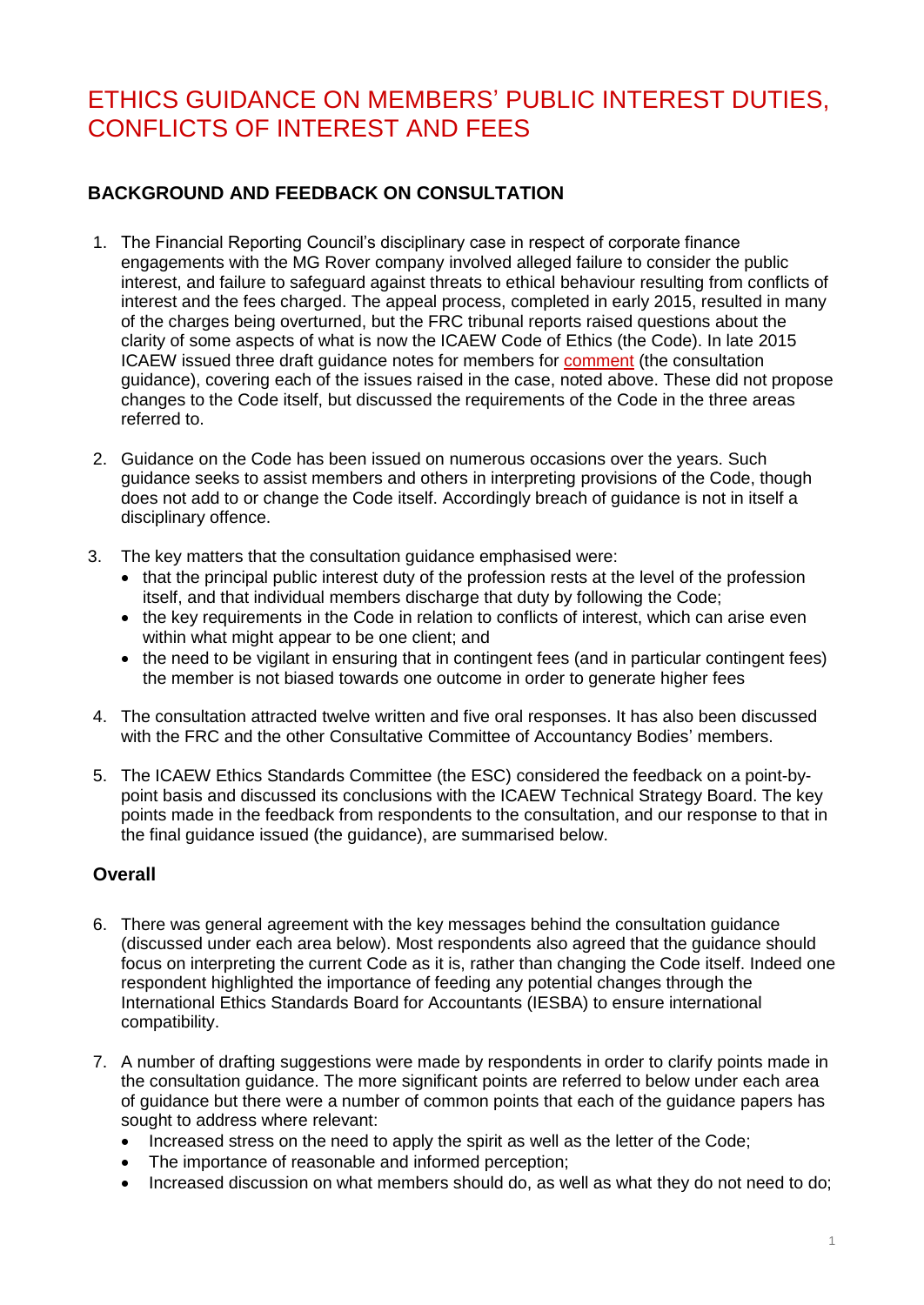- Encouragement to document considerations in the member's own interests though this does not change what the Code does and does not require in this area;
- Clarifying that hindsight is not a relevant judgment, but that considerations do need to be made on an ongoing basis throughout an engagement or task.

### **Public interest responsibility of accountants**

- 8. There have been brief references to the profession's and individual accountants' public interest responsibilities in the opening sections of the ICAEW and IESBA Codes for many years, but they are rather vague. The guidance seeks to clarify that, in essence, the accountancy profession as a whole has a responsibility to act in the public interest, as professions do. This is manifested in, among other things, setting a code of ethics that takes the public interest into account in its requirements. The public interest responsibility of individual members therefore is to apply the fundamental principles and related requirements of the Code, in spirit as well as letter, in all of their professional and business activities. There is no separate public interest duty. However the guidance does highlight and discuss the Code's fairly general requirements not to be associated with misleading information, or otherwise act in a way that discredits the profession.
- 9. There was broad support for the key messages of the consultation guidance and these have not been changed. A few respondents did think that a public interest perspective might be a useful consideration for individual members, though one thought that the public interest action was generally fairly clear. There were different ideas as to how this might be manifested. The guidance adds a reference to those rare situations when, having considered the Code, the ethical course of action might be unclear and suggests a few key questions that members might wish to ask themselves. These are based on a framework that one of the respondents suggested, which itself is in line with the framework ICAEW put forward in a wider context in its *Acting in the Public Interest* thought leadership [publication](http://www.icaew.com/en/technical/ethics/the-public-interest) in 2012.
- 10. Respondents' proposed areas for additional discussion and detailed drafting suggestions taken up included, among others:
	- referring to the new Professional Conduct in Relation to Taxation (which was issued in final form on 1 November 2016);
	- stressing the relevance of this guidance to members in business;
	- clarification that the public interest is not the same as what the public is interested in;
	- suggestions of additional actions that could be taken by members; and
	- further discussion on the interaction of the misleading-information requirement and promotional advertising material.
- 11. A number of examples of situations which might potentially be breaches of the misleadinginformation and discredit requirements were included in the consultation guidance. Respondents supported such examples. Suggestions varied as to what additional examples might be included, and whether there should be absolute outcomes. The ESC concluded that although re-drafting was merited on a number of matters, additional examples should not be included, nor should examples be concluded on as an absolute set of detailed actions, in order to ensure that the examples are not seen to be a set of new Code requirements. Following respondents' suggestions, the introduction to the guidance has been revised to highlight the need to comply with specific legal requirements, which prevail in some areas, and a revised insolvency example is included discussing pre-packs.

#### **Identifying and managing conflicts**

12. The main conflicts-related issue in the MG Rover case arose because there were different parties within the group being advised, with different interests in the outcome of the engagements being undertaken. We believe that the conflicts of interest requirements in the Code are well established and understood. However, in view of the circumstances of the case, the consultation guidance, as well as including a reminder of the basic requirements on